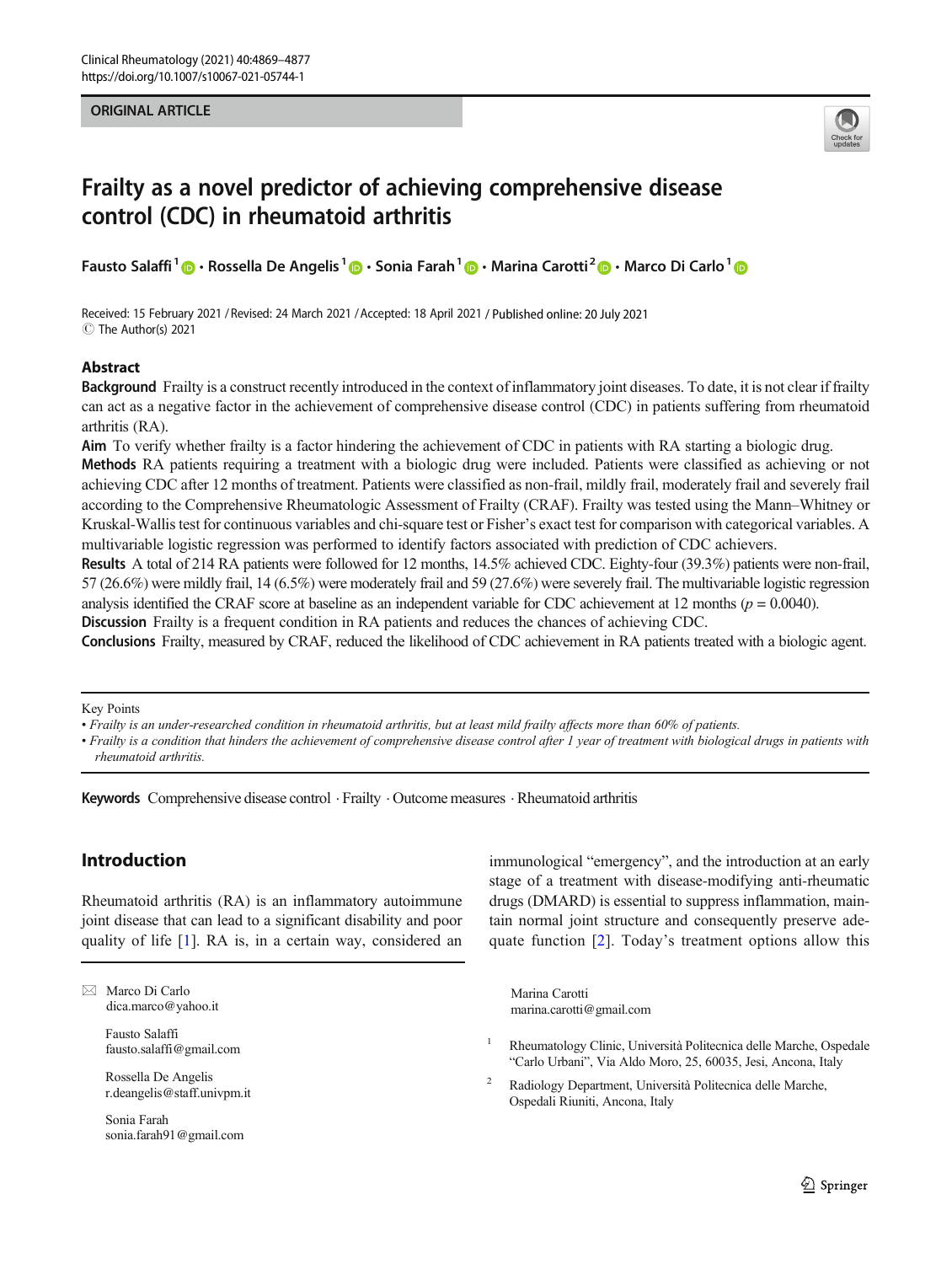adequate control of disease activity in most of patients [[3](#page-6-0)]. However, there are different definitions of disease activity control. One of these is comprehensive disease control (CDC), which includes several domains related to RA. Achieving CDC means reaching precise targets in tools that assess disease activity, function and radiological damage. Achieving CDC has been shown to provide significant benefits to patients in terms of symptoms (reduced pain and fatigue), quality of life and work ability. The effectiveness of this strategy has been well demonstrated in clinical trials [[4,](#page-6-0) [5\]](#page-6-0). Achieving CDC is desirable in each RA patient, especially in young patients and in the absence of comorbidity.

However, in everyday clinical practice, the rheumatologist has to deal with patients outside of the "ideal" setting of clinical trials, is increasingly in contact with elderly and comorbid patients and therefore has to relate with subjects at an increased risk of becoming frail. The concept of frailty is relatively recent and emerging in rheumatology. Frailty is a construct aimed at the recognition of individuals who are more vulnerable to adverse events and more predisposed to unfavourable outcomes. The term "frailty" is used to define a category of elderly adults who appear to be vulnerable and weaker than those of the same age with similar demographic characteristics. RA is a disease that predisposes to frailty. The prevalence of frailty in the RA is higher than that of geriatric cohorts: the prevalence is 13% in patients with RA [\[6\]](#page-6-0), compared to 4–11% in older geriatric cohorts. Pre-frailty conditions are more prevalent in RA patients (69%) than in geriatric cohorts (40–55%) [[7,](#page-6-0) [8\]](#page-6-0).

In the rheumatological literature, there are no data on the impact of frailty in reaching important targets such as CDC. Starting from these considerations, the objective of this study was to verify whether frailty is a factor hindering the achievement of CDC in patients with RA.

## Materials and methods

### Study population and inclusion criteria

Between March 2016 and January 2020, adult patients with RA, as defined by the American College of Rheumatology/ European League Against Rheumatism [\[9](#page-6-0)], with poorly controlled disease activity (defined by a Simplified Disease Activity Index [SDAI] > 11) with synthetic DMARDs and candidates for treatment with biological DMARDs (bDMARDs) were included in this study. Patients with contraindications to start treatment with bDMARDs, i.e. patients with ongoing infections, active neoplasms, congestive heart failure, pregnant women and patients with comorbidities that may hinder clinical evaluation, i.e. patients with Alzheimer's disease or other dementias, Parkinson's disease, ischemic encephalopathy or major depression, were excluded. Once

included, the study had an observational character and patients were followed for 1 year after the introduction of bDMARDs in therapy. After 1 year, only patients who maintained treatment with bDMARDs were evaluated, excluding patients who suspended bDMARDs or switched to other bDMARDs or targeted synthetic DMARDs.

#### Baseline assessment

Data were collected on demography (age, gender), work activity and education (primary, middle or high school or university). With regard to RA, the duration of the disease (defined by the first swollen joint), the number of tender and swollen joints (on the 28-joint count), visual analogue scale of pain (VAS pain), the physician global assessment of the disease activity (PhGA) and the patient global assessment of disease activity (PaGA) were recorded.

Laboratory indicators included C-reactive protein (CRP), anti-cyclic citrullinated peptide antibodies (ACPA) and rheumatoid factor (RF).

Disease activity was defined by SDAI [\[10\]](#page-6-0), functional status by the Health Assessment Questionnaire-Disability Index (HAQ-DI) [[11\]](#page-6-0), while the presence of frailty was determined by the Comprehensive Rheumatologic Assessment of Frailty (CRAF) [[12\]](#page-6-0). A brief description of these three indices follows.

SDAI employs the algebraic sum of SJC, TJC (28-joint count for these two parameters), PtGA, PhGA and CRP (in mg/dl); values can vary from 0 to 86. A SDAI > 26 defines high disease activity, SDAI > 11 and  $\leq$  26 defines moderate disease activity,  $SDAI \leq 11$  and  $> 3.3$  defines low activity and SDAI  $\leq$  3.3 defines remission [\[10\]](#page-6-0).

The HAQ-DI evaluates the physical function by estimating the degree of difficulty in performing the activities in eight functional areas, the level of difficulty in the last week is indicated for each activity on a 4-point scale (from 0, no difficulty, to 3, inability to perform). The highest value is considered for each functional area. The final HAQ-DI score is given by the mean of the eight scales [[11\]](#page-6-0).

The CRAF is a validated multidimensional index recently developed. CRAF does not require a calculator and investigates 10 health domains (nutritional status, weakness, falls, comorbidity, polypharmacy, social activity, pain, fatigue, physical function and depression). The weight of each factor is attributed according to a predefined table. Among the instrumental equipment for its computation, only a dynamometer is needed to evaluate handgrip strength in the weakness domain [\[12](#page-6-0)]. Each domain is given a score of three 0 and 1, then the average of the 10 domains is calculated and the final score ranges from 0 (no deficits present) to 1 (all deficits present). The cut-offs of frailty categories were then defined on the basis of Clegg's criteria [[13](#page-6-0)]: scores from 0 to 0.12 represent the absence of frailty, scores between 0.12 and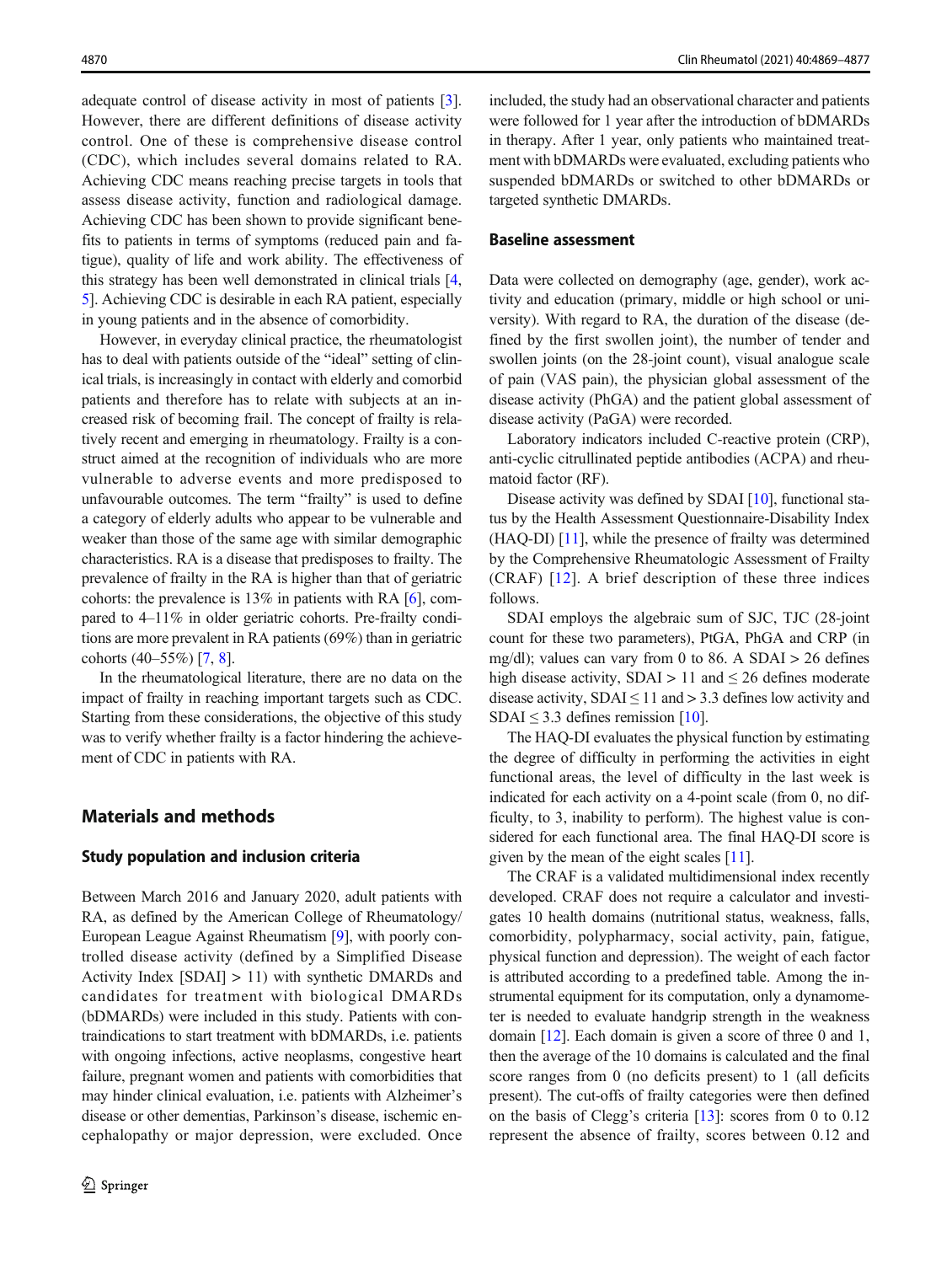0.24 indicate mild frailty, higher scores between 0.24 and 0.36 indicate moderate frailty, while scores greater than 0.36 indicate patients with severe frailty [[12\]](#page-6-0).

The definition of radiological damage used in the CDC calculation was based on the Simple Erosion Narrowing Score (SENS) [\[14](#page-6-0)]. X-rays of hands, wrists and feet were then evaluated by a musculoskeletal radiologist (MC) who determined the presence of joint rhyme reduction and the presence of erosion in the joints included in the score. The SENS score ranged from 0 to 86  $[14]$  $[14]$ .

Finally, comorbidities were weighed through the Rheumatic Disease Comorbidity Index (RDCI). The RDCI was developed as a tool to assess the effect of comorbidities on quality of life, physical function and costs. The RDCI formula is:  $2^*$  lung disease +  $[2^*$  (myocardial infarction, other cardiovascular diseases or stroke) or  $1^*$  hypertension] +  $1^*$ (ulcer or other gastrointestinal diseases)  $+1$ <sup>\*</sup> for each of the following conditions: diabetes, fracture, depression and cancer [\[15](#page-7-0)].

## Definition of 12-month comprehensive disease control

CDC achievement was evaluated after 12 months of bDMARD treatment. CDC was defined by the contemporary achievement of clinical remission (SDAI < 3.3), normal physical function (HAQ-DI  $< 0.5$ ), absence of radiographic progression (worsening SENS  $<$  2.28). The score of 2.28 was adopted for SENS because this value represents the smallest detectable change (SDD) for the tool  $[16]$  $[16]$ .

## Statistical analysis

Data were registered in a Microsoft Excel database and processed with MedCalc 19.0.6 (statistical software packages for Windows XP). The Shapiro-Wilk test was used to study the normal distribution. Data are presented both as mean and standard deviation (SD) and as median and interquartile range (IQR). CRAF scores were calculated and participants were classified as severely frail, moderately frail, mildly frail or non-frail. The comparison between the frailty categories was made using the Mann-Whitney  $U$  test or the Kruskal-Wallis test for continuous variables and the chi-square test or Fisher's exact test for comparison with the categorical variables. Spearman's non-parametric correlation coefficient was used to evaluate the relationships between clinical, functional and radiological measurements and CRAF scores. Differences in participants' characteristics between the frailty categories were tested with one-way analysis of variance (ANOVA), or Kruskal-Wallis analysis, where appropriate.  $p$  values  $< 0.05$ were considered statistically significant. Patients were categorized into CDC achievers vs CDC non-achievers, and the difference between variables (age, gender, educational level, disease duration, BMI, RDCI, RF, ACPA, CRAF and SENS) was firstly assessed with a univariate analysis (Student's  $t$  test or Mann-Whitney  $U$  test). Then, to assess the contribution of the individual independent variables on CDC achievement (dependent variable), a multivariate logistic regression analysis was used.

# Results

A total of 222 RA patients started the study. Eight patients (3.6%) were lost to follow-up and therefore were ruled out. After 1 year, complete data were available for 214 (96.4%) patients (162 women and 52 men), and those were included in the analyses. The mean (SD) age was 60.2 (12.72) years, with a mean (SD) disease duration of 7.34 (2.79) years, and a mean (SD) BMI of 26.39 (4.48). All patients had moderate or active disease, with a mean (SD) SDAI of 27.11 (12.61), and a mean (SD) HAQ-DI of 0.92 (0.54). A total of 149 (69.6%) patients were RF positive and 126 (58.9%) were ACPA positive. Of the 214 patients included, 145 (67.8%) reported one or more medical comorbidities, mostly cardiovascular (26.2%), respiratory (23.4%) and metabolic (22%) disorders. Polypharmacy was very common in our study population, with 57% of the patients receiving 5–8 drugs per day and 13.1% receiving 10 drugs per day or more. The mean number of drugs prescribed per day was  $6.2$  (SD  $2.9$ , min = 0, max = 14). All patients were receiving at least one bDMARD, respectively, 59 (27.6%) etanercept, 54 (25.2%) adalimumab, 33 (15.4%) abatacept, 26 (12.2%) golimumab, 22 (10.3%) tocilizumab, 11 (5.1%) certolizumab pegol and 9 (4.2%) infliximab. The majority of the patients were on their first biologic agent. Approximately 61% of the patients receive a csDMARD, usually methotrexate (72.3%). A total of 102 patients (47.7%) were taking oral corticosteroids, at a mean prednisone or equivalent dose of 3.9 mg/day (range 2.5–16), and 131 (61.2%) were prescribed nonsteroidal anti-inflammatory drugs (NSAIDs) on demand. Table [1](https://www.ncbi.nlm.nih.gov/pmc/articles/PMC6567570/table/Tab1/) summarizes the baseline characteristics of the patients.

Figure [1](#page-3-0) presents estimates of central tendency and distribution of the CRAF, which was non-normally distributed. The median of CRAF was 0.20 (IQR, 0.08–0.43) (Table [1](#page-3-0)), and according to CRAF definition, 84 (39.3 %) patients were nonfrail, 57 (26.6%) were mildly frail, 14 (6.5%) were moderately frail and 59 (27.6%) were severely frail.

Distinguishing patients according to the CRAF category, after 12 months of treatment, the disease activity (Fig. [2a\)](#page-4-0) and function (Fig. [2b](#page-4-0)) showed a significant improvement in nonfrail patients compared to severely frail patients ( $p = 0.00013$ ) for SDAI,  $p < 0.0001$  for HAQ-DI). No significant changes were also identified with respect to the structural damage measured with SENS ( $p = 0.092$ ).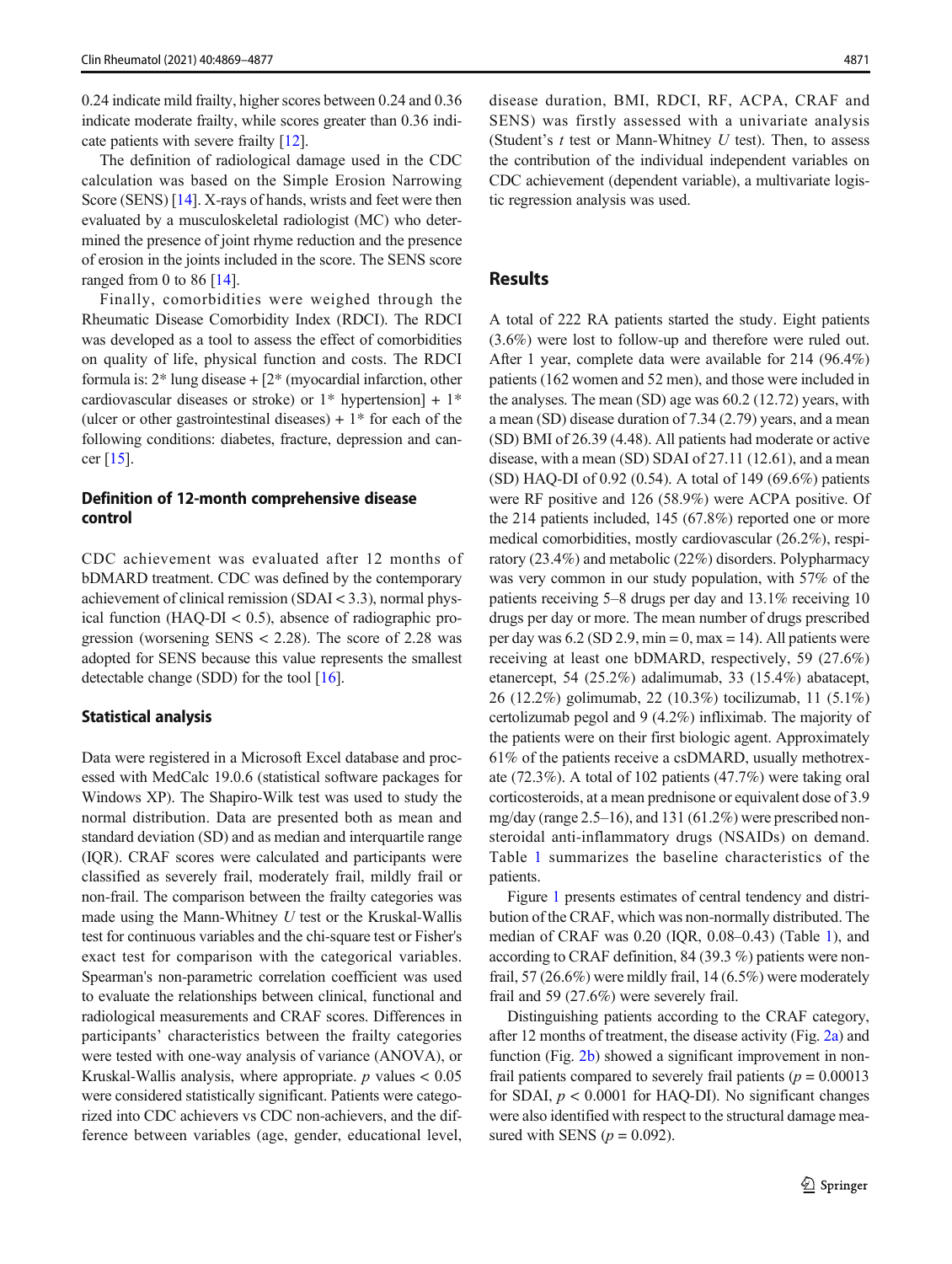<span id="page-3-0"></span>Table 1 Baseline demographic, laboratory and clinimetric data of the cohort (214 patients).

|                           | Mean   | Median | SD     | $25 - 75$ P      |
|---------------------------|--------|--------|--------|------------------|
| Age (years)               | 60.25  | 60.00  | 12.72  | 50.00–70.00      |
| Disease duration (years)  | 7.34   | 7.00   | 2.59   | $5.00 - 10.00$   |
| Educational level (years) | 11.17  | 13.00  | 4.20   | $8.00 - 13.00$   |
| BMI $(kg/m^2)$            | 26.39  | 4.48   | 25.52  | 23.03-28.71      |
| RDCI (score, $0-11$ )     | 1.90   | 1.00   | 2.01   | $0.00 - 3.00$    |
| ACPA (titre, UI/ml)       | 232.46 | 120.00 | 383.31 | $10.00 - 309.00$ |
| RF (titre, UI/ml)         | 141.92 | 55.60  | 209.95 | $10.00 - 151.00$ |
| $HAQ-DI$ (score, $0-3$ )  | 0.92   | 0.92   | 0.42   | $0.62 - 1.12$    |
| SDAI (score, $0-86$ )     | 27.09  | 25.24  | 12.49  | $20.32 - 36.25$  |
| SENS (score, $0-78$ )     | 11.71  | 12.00  | 7.19   | $5.00 - 17.00$   |
| $CRAF$ (score, $0-10$ )   | 0.25   | 0.20   | 0.20   | $0.08 - 0.43$    |

SD standard deviation, P percentiles, BMI body mass index, RDCI Rheumatic Diseases Comorbidity Index, HAQ-DI Health Assessment Questionnaires Disability Index, ACPA anti-cyclic citrullinated peptide antibodies, RF rheumatoid factor, SDAI Simplified Disease Activity Index, SENS Simple Erosion Narrowing Score, CRAF Comprehensive Rheumatologic Assessment of Frailty

At 12 months, CDC was achieved in 31 (14.4%) patients versus 183 (85.6%) patients who did not achieve CDC. Table [2](#page-4-0) summarizes the differences at baseline between variables in CDC achievers vs CDC non-achievers in the univariate analysis. Statistically significant differences emerged in all variables, which were subsequently included in the logistic regression analysis. The variables associated with CDC achievement in logistic regression analysis are presented in Table [3.](#page-5-0) The CRAF score was found to be the only independent variable significantly related ( $p = 0.004$ ) to CDC achievement.

Table [4](#page-5-0) shows the mean (SD) and median (IQR) change scores of SDAI, HAQ-DI and SENS at 12-month intervals in CDC achievers and in non-achievers. CDC achievers had significantly  $(p < 0.001)$  lower changes or worsening, in physical function (HAQ-DI) and disease activity (SDAI). No statistically significant changes ( $p = 0.092$ ) were found in radiologic damage (SENS) between the two groups.

# **Discussion**

This is the first study demonstrating that frailty is a condition that reduces the chances of achieving CDC in RA patients.

Achieving complete control of RA in terms of disease activity, function and joint damage is the ideal goal in all patients. Identifying the factors that hinder the achievement of this goal is a prerogative for the rheumatologist [[17](#page-7-0), [18](#page-7-0)].

Frailty is a syndrome with multiple causes contributing to its onset. Frailty is characterized by a reduction of strength, resistance and physiological functions, predisposing the subject to be more vulnerable and at greater risk of becoming dependent or dying [[19](#page-7-0)–[21](#page-7-0)]. Among its clinical expressiveness, RA can predispose patients to multiple factors included in the frailty definition [[21\]](#page-7-0).

Well-known in the geriatric field, where it has been documented that it is associated with multiple unfavourable outcomes (risk of hospitalization, institutionalization and death) [\[22](#page-7-0), [23\]](#page-7-0), frailty must also be recognized in other settings such



Rheumatologic Assessment of Frailty (CRAF) scores distribution in the patients' cohort (214 patients)

Fig. 1 Comprehensive

**CRAF** score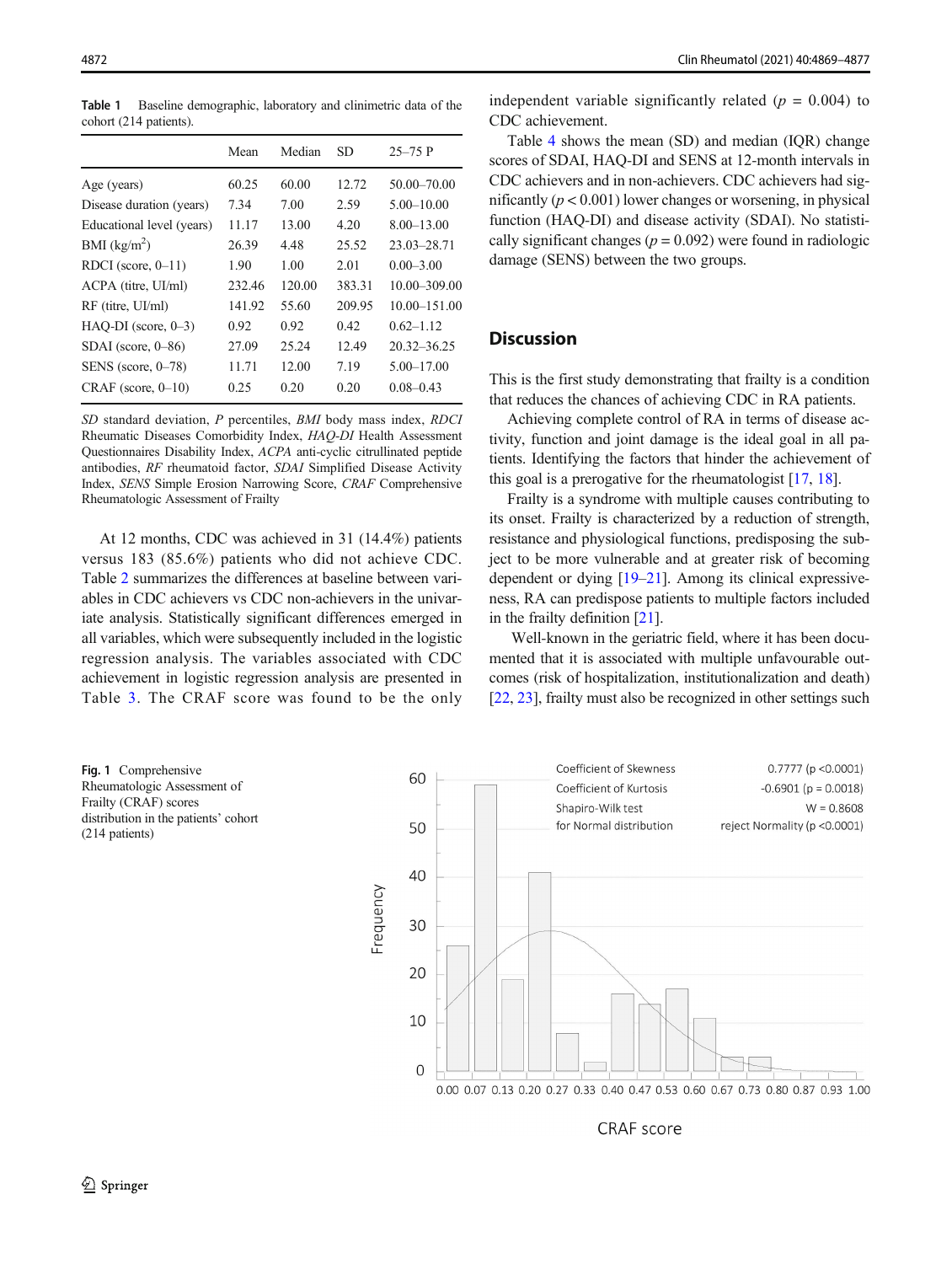<span id="page-4-0"></span>



Fig. 2 Disease activity and functional ability according to frailty categories. Box–whisker plots showing the changes in the scores of Simplified Disease Activity Index (SDAI) (A) and of Health Assessment Questionnaire Disability Index (HAQ-DI) (B) after 12

as rheumatology since it is an evolutive but potentially reversible syndromic scenario [[24](#page-7-0), [25](#page-7-0)].

The prevalence of frailty (defined as severe frailty at CRAF) in our cohort of RA patients, with a mean age of 60 years, was 27.6%. This prevalence is significantly higher than that described in cohorts 10 years older. Pre-frailty conditions (mild and moderate frailty at CRAF) are in line with those of the geriatric cohorts [\[7](#page-6-0), [8](#page-6-0)]. Compared to other cohorts of RA patients, who used the definition of the Survey of Health, Aging and Retirement in Europe–Frailty Instrument (SHARE-FI) [\[26\]](#page-7-0), the prevalence observed in our study was higher. This may be due to the fact that SHARE-FI mainly evaluates frailty limited to a biopsychosocial paradigm. SHARE-FI is devoted to primary care; it does not take into account variables such as pain, fatigue and depression, very common conditions in RA patients [\[26\]](#page-7-0).

months, in relation to the frailty categories (Kruskal-Wallis test) of the Comprehensive Rheumatologic Assessment of Frailty (CRAF). The horizontal lines in each box represent the median, and the box height represents the interquartile range

The interrelationships between inflammation, physical fatigue, muscle dysfunction, pain and psychological factors have been suggested as implied pathogenic mechanisms of frailty in RA patients [\[27](#page-7-0)]. However, the specific mechanisms of frailty in RA have not been studied in detail. Previous studies demonstrated that a high disease activity, assessed by SDAI, was highly correlated to frailty [[12](#page-6-0), [28\]](#page-7-0). Systemic in-flammation is closely linked to frailty [\[29\]](#page-7-0). RA is also characterized by early ageing of the immune system [[30](#page-7-0)–[32](#page-7-0)]. High levels of IL-6 and TNF $\alpha$  are correlated with reduced muscle mass and reduced strength [[33](#page-7-0), [34\]](#page-7-0). Frailty, reduced functional ability and reduced mobility are associated with higher levels of pro-inflammatory cytokines [[35,](#page-7-0) [36\]](#page-7-0). Some experimental evidence also documents the direct action of certain cytokines on the central nervous system in favour of the perception of fatigue [\[37,](#page-7-0) [38](#page-7-0)]. Fatigue can be considered a

Table 2 Univariate analysis (Student's t test or Mann-Whitney U test) to evaluate the differences in demographic and clinical variables between CDC achievers vs CDC non-achievers

|                           | CDC non-achievers (no 183) |        |           |                  | CDC achievers (no 31) |        |           |                 |       |
|---------------------------|----------------------------|--------|-----------|------------------|-----------------------|--------|-----------|-----------------|-------|
|                           | Mean                       | Median | <b>SD</b> | $25 - 75$ P      | Mean                  | Median | <b>SD</b> | $25 - 75$ P     | p     |
| Age (years)               | 63.98                      | 64.00  | 12.59     | 57.00-72.00      | 56.38                 | 52.00  | 11.40     | 44.00 - 60.00   | 0.022 |
| Disease duration (years)  | 8.78                       | 7.00   | 2.63      | $5.00 - 10.00$   | 6.07                  | 6.00   | 2.23      | $5.00 - 8.00$   | 0.038 |
| Educational level (years) | 10.03                      | 13.00  | 3.86      | $8.00 - 13.00$   | 13.02                 | 15.00  | 2.38      | $13.00 - 16.00$ | 0.048 |
| RDCI                      | 2.53                       | 1.00   | 2.09      | $0.25 - 3.00$    | 1.52                  | 1.00   | 1.45      | $0.00 - 2.00$   | 0.003 |
| BMI (k/m <sup>2</sup> )   | 27.33                      | 27.00  | 4.32      | 24.80-29.50      | 25.09                 | 25.00  | 3.98      | $22.50 - 28.00$ | 0.048 |
| RF (titre)                | 188.82                     | 53.30  | 212.40    | 10.00-149.25     | 134.89                | 82.00  | 206.44    | 11.25-309.00    | 0.036 |
| ACPA (titre)              | 249.89                     | 122.00 | 399.21    | $10.00 - 309.00$ | 219.89                | 120.00 | 308.85    | 55.15 - 339.75  | 0.044 |
| CRAF (score)              | 0.29                       | 0.22   | 0.20      | $0.08 - 0.47$    | 0.20                  | 0.08   | 0.11      | $0.07 - 0.09$   | 0.033 |
| SENS (score)              | 10.57                      | 12.00  | 7.05      | $5.00 - 16.75$   | 12.38                 | 14.00  | 7.88      | $5.25 - 18.00$  | 0.039 |
|                           |                            |        |           |                  |                       |        |           |                 |       |

CDC comprehensive disease control, P percentiles, BMI body mass index, RDCI Rheumatic Diseases Comorbidity Index, HAQ-DI Health Assessment Questionnaires Disability Index, RF rheumatoid factor, ACPA anti-cyclic citrullinated peptide antibodies, SDAI Simplified Disease Activity Index, SENS Simple Erosion Narrowing Score, CRAF Comprehensive Rheumatologic Assessment of Frailty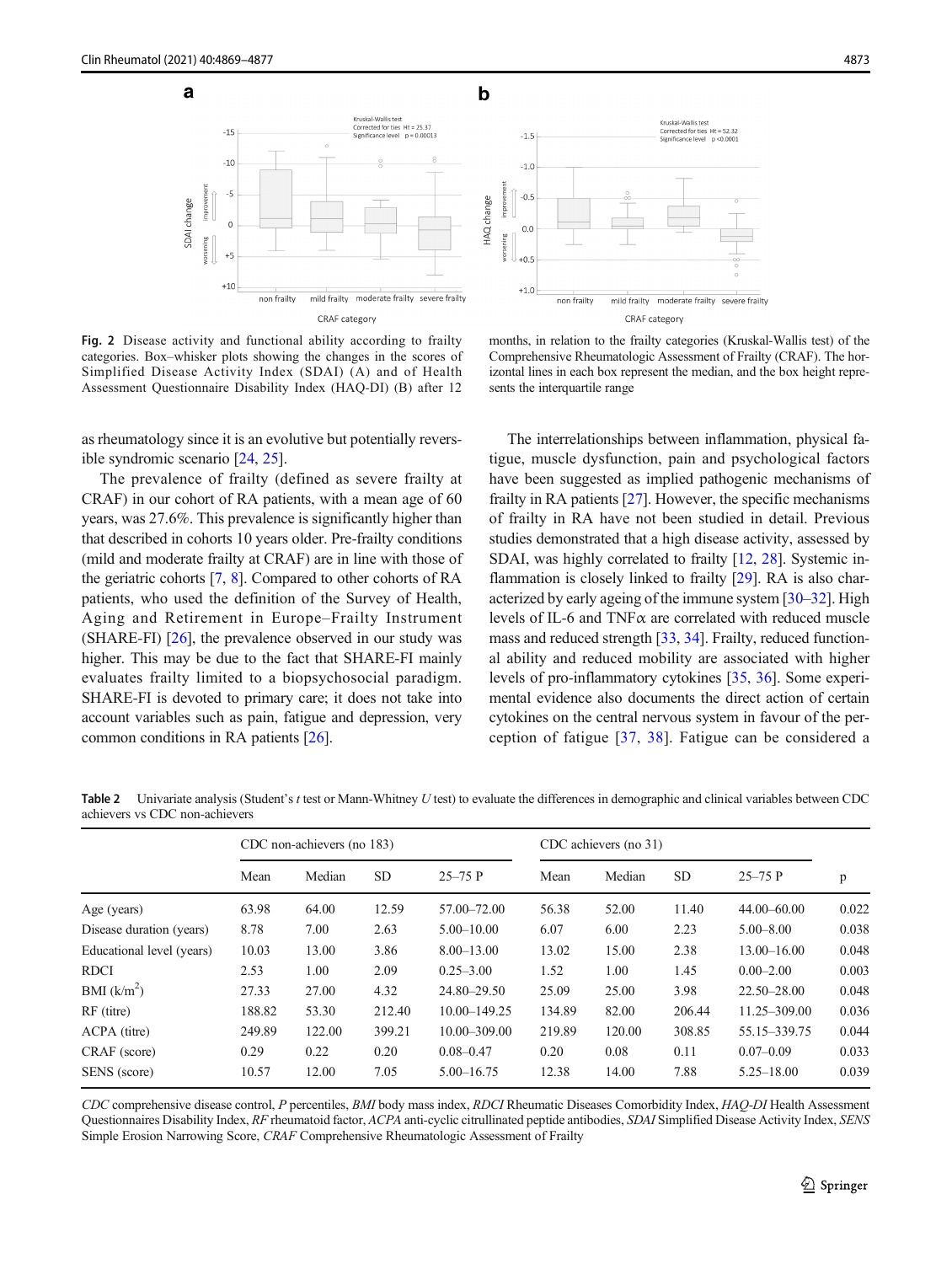<span id="page-5-0"></span>Table 3 Logistic regression analysis showing the baseline independent variables associated with comprehensive disease control achievement (dependent variable) after 12 months

| Independent variables     | Coefficient | Standard error | Wald   | Odds ratio | 95% CI        | $\boldsymbol{p}$ |
|---------------------------|-------------|----------------|--------|------------|---------------|------------------|
| Age (years)               | 0.0089      | 0.0235         | 0.1443 | 1.0003     | $0.95 - 1.04$ | 0.7041           |
| Gender                    | 0.7603      | 0.5233         | 2.1105 | 2.1390     | $0.76 - 5.96$ | 0.1463           |
| Educational level (years) | 0.0949      | 0.0571         | 2.7570 | 1.0996     | $0.98 - 1.23$ | 0.0968           |
| Disease duration (years)  | $-0.0997$   | 0.0862         | 1.3388 | 0.9050     | $0.76 - 1.07$ | 0.2472           |
| RDCI (score)              | 0.2174      | 0.1992         | 1.1908 | 1.2429     | $0.84 - 1.83$ | 0.2752           |
| BMI (score)               | 0.0978      | 0.0556         | 2.8090 | 0.8970     | $0.76 - 1.08$ | 0.0995           |
| RF (titre)                | 0.0004      | 0.0008         | 0.2818 | 1.0005     | $0.99 - 1.00$ | 0.5955           |
| ACPA (titre)              | 0.0002      | 0.0005         | 0.2058 | 1.0003     | $0.99 - 1.00$ | 0.6501           |
| CRAF (score)              | $-7.4985$   | 2.6069         | 8.2735 | 0.0001     | $0.00 - 0.02$ | 0.0040           |
| SENS (score)              | 0.0007      | 0.0005         | 0.8667 | 1.0891     | $0.96 - 1.29$ | 0.2449           |
| Constant                  | $-1.7101$   | 1.6833         | 1.0320 |            |               | 0.3097           |
|                           |             |                |        |            |               |                  |

CI confidence intervals, RF rheumatoid factor, ACPA anti-cyclic citrullinated peptide antibodies, CRAF Comprehensive Rheumatologic Assessment of Frailty, SENS Simple Erosion Narrowing Score

manifestation of changes in neuronal function secondary to inflammatory stimuli [\[39](#page-7-0)]. IL-6, the pro-inflammatory cytokine by definition, can cross the blood-brain barrier and induce these neuronal changes.

Frailty is also predicted by pain, emphasizing the importance of its treatment, potentially contributing to the prevention of vulnerability, dependency and mortality [[40](#page-7-0)]. Among comorbidities inducing frailty, depression is the most frequent in RA patients. A 2013 systematic review and meta-analysis found that 16.7% of those with RA meet diagnostic criteria for major depressive disorder [\[41\]](#page-7-0). Comorbid depression negatively impacts RA patients' health-related quality of life, physical function, mental function, mortality and experience of pain and symptom severity [\[42](#page-7-0)]. Depressive symptoms may be a risk factor for frailty, causing changes in behaviour and activity that result in increased disability, leading to frailty [\[43\]](#page-7-0). Conversely, depressive symptoms may also be an early symptom of frailty. Sanders et al. demonstrates a strong association between pain and depressive symptoms over time [[44\]](#page-7-0). Moreover, this association remained unaffected by follow-up time, age or frailty status. This interaction has been labelled by some as the depression-pain dyad [[45\]](#page-7-0). With an increasing number of comorbidities occurring with ageing, a better understanding of the reciprocal link between pain and depression may identify factors suitable for prevention or improved treatment outcomes.

Pain and depression are other frailty-related variable. Of fundamental importance is the treatment of pain, which could contribute to avoid the onset of frailty itself and its consequences [\[40](#page-7-0)]. A detailed understanding of the interaction between pain and depression can lead to the identification of factors on which preventive interventions can be implemented.

Several limitations of our study should be recognized. First, since our main objective was to determine if frailty was associated with a therapeutic response, the analysis was limited to a time interval. Secondly, certain CRAF parameters, such as depression, were detected by a VAS in the thermometer format [\[46\]](#page-7-0). This type of patient-reported method is certainly not the optimal one. Third, the effect of other factors, such as the use of other drugs (e.g. corticosteroids), was not investigated. Fourth, although the components of CDC have been found in clinical trials, some variables, such as HAQ-DI, may be influenced by age, and over 65 years of age an HAQ- $DI < 0.5$  may be incorrect as a functional remission criterion [\[47](#page-8-0)]. Finally, few patients reached CDC at 12 months, so the analyses may have been affected by the small number of patients in this subgroup.

Table 4 Relationship between the comprehensive disease control (CDC) achievers and nonachievers over 12 months changes of the patient disease activity (SDAI), functional (HAQ-DI) and structural (SENS) variables

|               | CDC achiever (31 patients) |        |      | CDC non-achiever (183 patients) |      |        |      |                |
|---------------|----------------------------|--------|------|---------------------------------|------|--------|------|----------------|
|               | Mean                       | Median | SD.  | $25 - 75$ P                     | Mean | Median | SD   | $25 - 75$ P    |
| SDAI change   | 0.62                       | 0.45   | 3.65 | $-1.33 - 2.15$                  | 8.93 | 9.78   | 3.68 | $9.04 - 10.53$ |
| HAO-DI change | 0.015                      | 0.00   | 0.21 | $-0.12 - 0.12$                  | 0.58 | 0.60   | 0.32 | $0.50 - 0.73$  |
| SENS change   | 3.29                       | 2.00   | 3.27 | $0.00 - 6.00$                   | 1.58 | 1.00   | 1.70 | $0.00 - 3.75$  |

CDC comprehensive disease control, SD standard deviation, P percentiles, SDAI Simplified Disease Activity Index, HAQ-DI Health Assessment Questionnaires Disability Index, SENS Simple Erosion Narrowing Score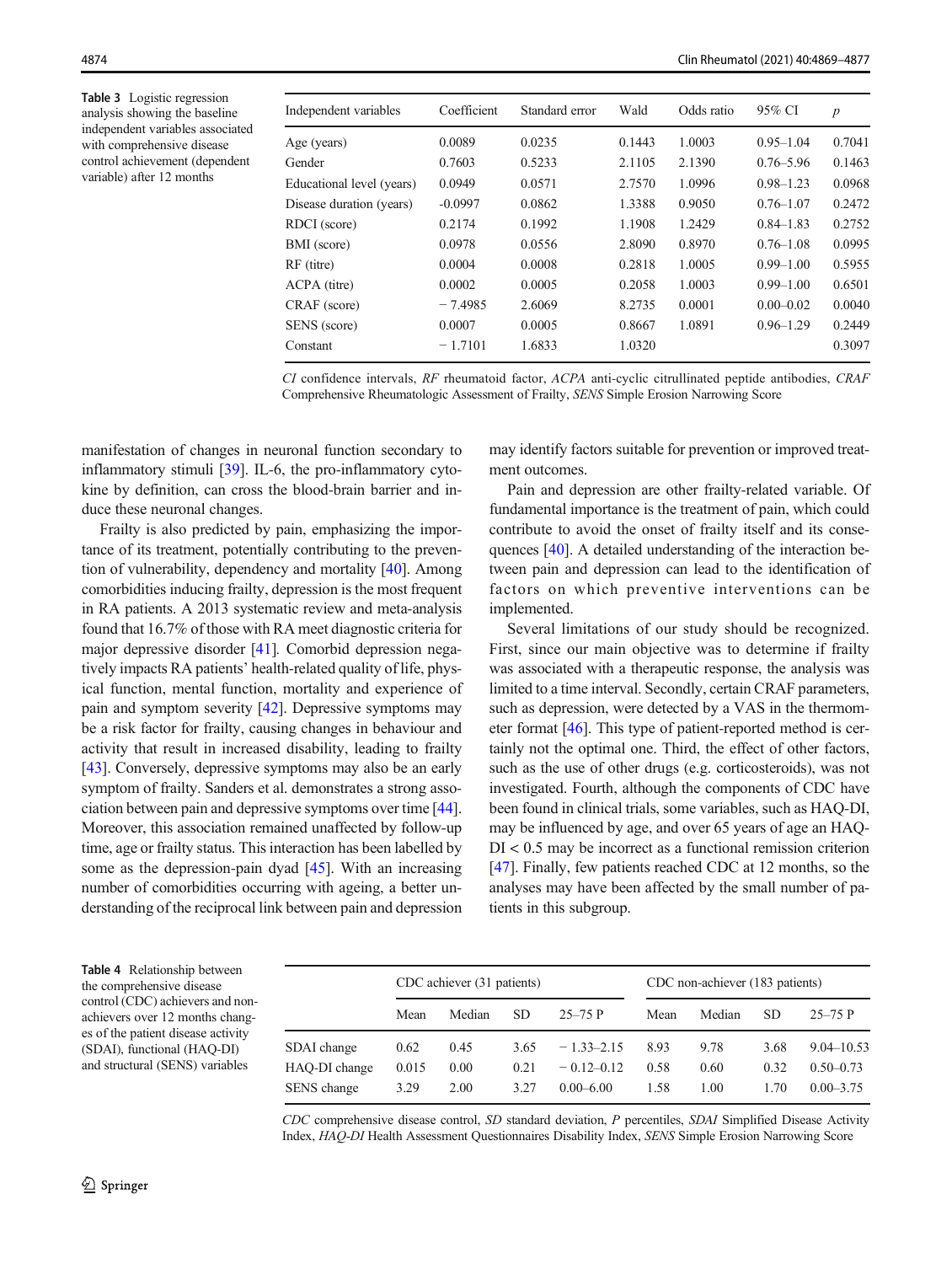<span id="page-6-0"></span>The main strength of this study is the prospective observational design, and the novelty of using a dedicated frailty index should be emphasized. The results of this study suggest dedicating more and more attention to frailty in patients with RA, in all its determinant variables, through dedicated tools such as CRAF or other validated frailty questionnaires [\[48\]](#page-8-0).

#### Code availability Not applicable.

Author contribution FS, RDA and MC conceived the study. FS, SF and MDC were involved in data collection. FS and MDC interpreted the data. FS was the major contributor in writing the manuscript. All authors read and approved the final manuscript.

Funding Open access funding provided by Università Politecnica delle Marche within the CRUI-CARE Agreement.

Data availability The data are available upon reasonable request to the corresponding author.

#### **Declarations**

Ethics approval All procedures carried out in the study were approved by the local Ethics Committee (Comitato Unico Regionale–number 2015 0458 AS) and were in accordance with the Helsinki Declaration of 1975 and its later amendments.

Consent to participate All patients approved participation in the study, signed informed consent

Consent for publication Not applicable.

Competing interests The authors declare no competing interests.

Open Access This article is licensed under a Creative Commons Attribution 4.0 International License, which permits use, sharing, adaptation, distribution and reproduction in any medium or format, as long as you give appropriate credit to the original author(s) and the source, provide a link to the Creative Commons licence, and indicate if changes were made. The images or other third party material in this article are included in the article's Creative Commons licence, unless indicated otherwise in a credit line to the material. If material is not included in the article's Creative Commons licence and your intended use is not permitted by statutory regulation or exceeds the permitted use, you will need to obtain permission directly from the copyright holder. To view a copy of this licence, visit <http://creativecommons.org/licenses/by/4.0/>.

# **References**

- 1. Dl S, Wolfe F, Huizinga TW (2010) Rheumatoid arthritis. Lancet 376:1094–1108. [https://doi.org/10.1016/S0140-6736\(10\)60826-4](https://doi.org/10.1016/S0140-6736(10)60826-4)
- 2. Smolen JS, Landewé RBM, Bijlsma JWJ, Burmester GR, Dougados M, Kerschbaumer A, McInnes IB, Sepriano A, van Vollenhoven RF, de Wit M, Aletaha D, Aringer M, Askling J, Balsa A, Boers M, den Broeder AA, Buch MH, Buttgereit F, Caporali R, Cardiel MH, de Cock D, Codreanu C, Cutolo M, Edwards CJ, van Eijk-Hustings Y, Emery P, Finckh A, Gossec L,

Gottenberg JE, Hetland ML, Huizinga TWJ, Koloumas M, Li Z, Mariette X, Müller-Ladner U, Mysler EF, da Silva JAP, Poór G, Pope JE, Rubbert-Roth A, Ruyssen-Witrand A, Saag KG, Strangfeld A, Takeuchi T, Voshaar M, Westhovens R, van der Heijde D (2020) EULAR recommendations for the management of rheumatoid arthritis with synthetic and biological diseasemodifying antirheumatic drugs: 2019 update. Ann Rheum Dis 79: 685–699. <https://doi.org/10.1136/annrheumdis-2019-216655>

- 3. Singh JA, Christensen R, Wells GA, et al (2009) Biologics for rheumatoid arthritis: an overview of Cochrane reviews. Cochrane Database Syst Rev CD007848. doi: [https://doi.org/10.1002/](https://doi.org/10.1002/14651858.CD007848.pub2) [14651858.CD007848.pub2](https://doi.org/10.1002/14651858.CD007848.pub2)
- 4. Emery P, Kavanaugh A, Bao Y, Ganguli A, Mulani P (2015) Comprehensive disease control (CDC): what does achieving CDC mean for patients with rheumatoid arthritis? Ann Rheum Dis 74: 2165–2174. <https://doi.org/10.1136/annrheumdis-2014-205302>
- 5. Keystone EC, Breedveld FC, van der Heijde D et al (2017) Achieving comprehensive disease control in patients with early and established rheumatoid arthritis treated with adalimumab plus methotrexate versus methotrexate alone. RMD Open 3:e000445. <https://doi.org/10.1136/rmdopen-2017-000445>
- 6. Andrews JS, Trupin L, Yelin EH, Hough CL, Covinsky KE, Katz PP (2017) Frailty and reduced physical function go hand in hand in adults with rheumatoid arthritis: a US observational cohort study. Clin Rheumatol 36:1031–1039. [https://doi.org/10.1007/s10067-](https://doi.org/10.1007/s10067-017-3541-9) [017-3541-9](https://doi.org/10.1007/s10067-017-3541-9)
- 7. Cawthon PM, Marshall LM, Michael Y, Dam TT, Ensrud KE, Barrett-Connor E, Orwoll ES, for the Osteoporotic Fractures in Men Research Group (2007) Frailty in older men: prevalence, progression, and relationship with mortality. J Am Geriatr Soc 55: 1216–1223. <https://doi.org/10.1111/j.1532-5415.2007.01259.x>
- 8. Bandeen-Roche K, Xue QL, Ferrucci L, Walston J, Guralnik JM, Chaves P, Zeger SL, Fried LP (2006) Phenotype of frailty: characterization in the women's health and aging studies. J Gerontol A Biol Sci Med Sci 61:262–266. [https://doi.org/10.1093/gerona/61.3.](https://doi.org/10.1093/gerona/61.3.262) [262](https://doi.org/10.1093/gerona/61.3.262)
- 9. Aletaha D, Neogi T, Silman AJ, Funovits J, Felson DT, Bingham CO III, Birnbaum NS, Burmester GR, Bykerk VP, Cohen MD, Combe B, Costenbader KH, Dougados M, Emery P, Ferraccioli G, Hazes JMW, Hobbs K, Huizinga TWJ, Kavanaugh A, Kay J, Kvien TK, Laing T, Mease P, Ménard HA, Moreland LW, Naden RL, Pincus T, Smolen JS, Stanislawska-Biernat E, Symmons D, Tak PP, Upchurch KS, Vencovský J, Wolfe F, Hawker G (2010) 2010 Rheumatoid arthritis classification criteria: an American College of Rheumatology/European League Against Rheumatism collaborative initiative. Arthritis Rheum 62:2569–2581. [https://doi.](https://doi.org/10.1002/art.27584) [org/10.1002/art.27584](https://doi.org/10.1002/art.27584)
- 10. Aletaha D, Smolen JS (2007) The Simplified Disease Activity Index (SDAI) and Clinical Disease Activity Index (CDAI) to monitor patients in standard clinical care. Best Pract Res Clin Rheumatol 21:663–675. [https://doi.org/10.1016/j.berh.2007.02.](https://doi.org/10.1016/j.berh.2007.02.004) [004](https://doi.org/10.1016/j.berh.2007.02.004)
- 11. Fries JF, Spitz P, Kraines RG, Holman HR (1980) Measurement of patient outcome in arthritis. Arthritis Rheum 23:137–145. [https://](https://doi.org/10.1002/art.1780230202) [doi.org/10.1002/art.1780230202](https://doi.org/10.1002/art.1780230202)
- 12. Salaffi F, Di Carlo M, Farah S, Carotti M (2020) The Comprehensive Rheumatologic Assessment of Frailty (CRAF): development and validation of a multidimensional frailty screening tool in patients with rheumatoid arthritis. Clin Exp Rheumatol 38: 488–499
- 13. Cleggs A, Bates C, Young J et al (2016) Development and validation of an electronic frailty index using routine primary care electronic health record data. Age Ageing 45:353–360. [https://doi.org/](https://doi.org/10.1093/ageing/afw039) [10.1093/ageing/afw039](https://doi.org/10.1093/ageing/afw039)
- 14. van der Heijde D, Dankert T, Nieman F, Rau R, Boers M (1999) Reliability and sensitivity to change of a simplification of the Sharp/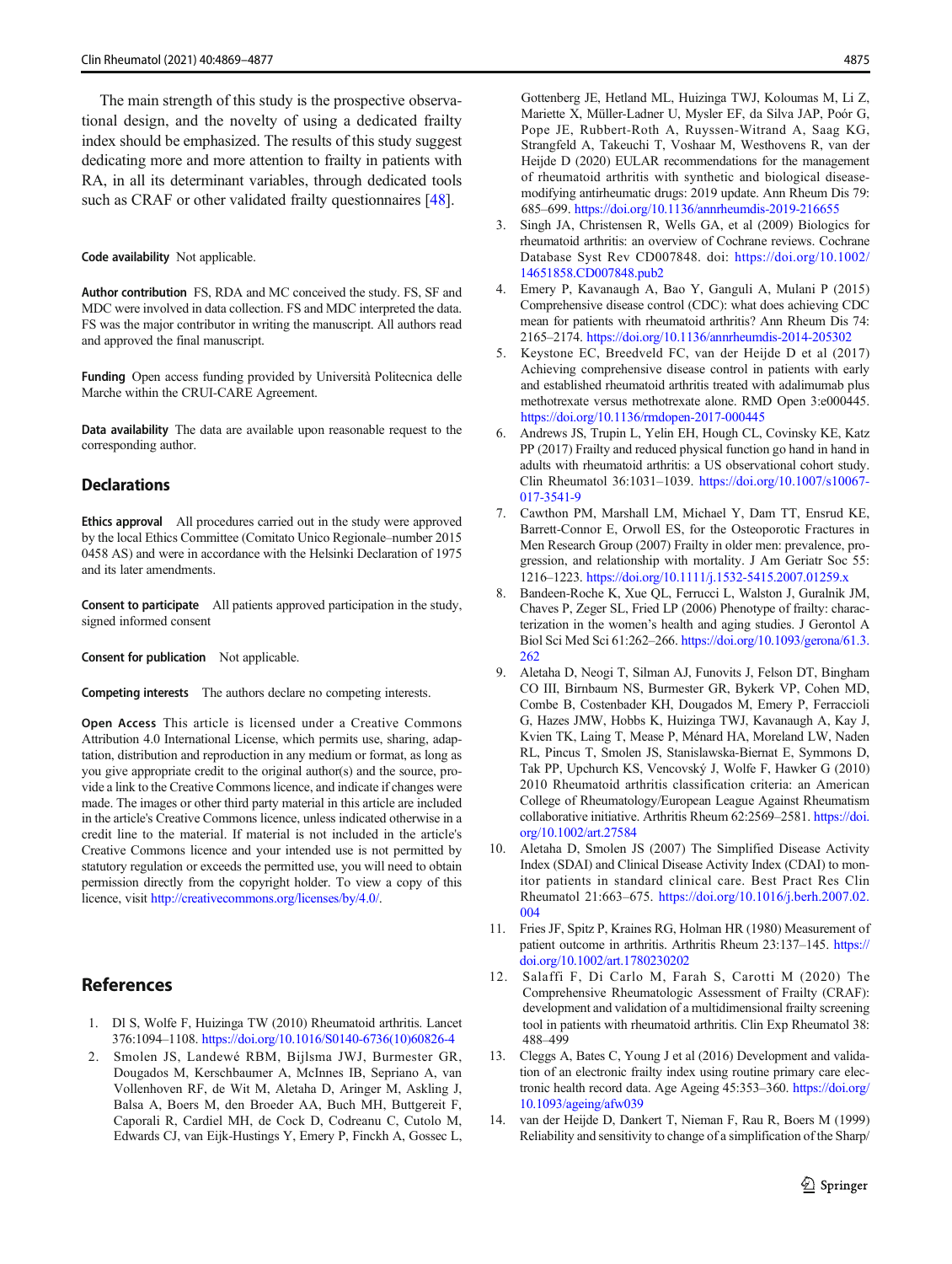<span id="page-7-0"></span>van der Heijde radiological assessment in rheumatoid arthritis. Rheumatology (Oxford) 38:941–947. [https://doi.org/10.1093/](https://doi.org/10.1093/rheumatology/38.10.941) [rheumatology/38.10.941](https://doi.org/10.1093/rheumatology/38.10.941)

- 15. England BR, Sayles H, Mikuls TR, Johnson DS, Michaud K (2015) Validation of the rheumatic disease comorbidity index. Arthritis Care Res 67:865–872. <https://doi.org/10.1002/acr.22456>
- 16. Dias EM, Lukas C, Landewé R, Fatenejad S, van der Heijde D (2008) Reliability and sensitivity to change of the Simple Erosion Narrowing Score compared with the Sharp-van der Heijde method for scoring radiographs in rheumatoid arthritis. Ann Rheum Dis 67: 375–379. <https://doi.org/10.1136/ard.2007.072785>
- 17. Verschueren P, Esselens G, Westhovens R (2009) Predictors of remission, normalized physical function, and changes in the working situation during follow-up of patients with early rheumatoid arthritis: an observational study. Scand J Rheumatol 38:166–172. <https://doi.org/10.1080/03009740802484846>
- 18. Kekow J, Moots RJ, Emery P, Durez P, Koenig A, Singh A, Pedersen R, Robertson D, Freundlich B, Sato R (2010) Patientreported outcomes improve with etanercept plus methotrexate in active early rheumatoid arthritis and the improvement is strongly associated with remission: the COMET trial. Ann Rheum Dis 69: 222–225. <https://doi.org/10.1136/ard.2008.102509>
- 19. Gobbens RJ, Van Assen MA, Luijkx KG, Schols JM (2012) Testing an integral conceptual model of frailty. J Adv Nurs 68: 2047–2060. <https://doi.org/10.1111/j.1365-2648.2011.05896.x>
- 20. Morley JE, Vellas B, Van Kan GA et al (2013) Frailty consensus: a call to action. J Am Med Dir Assoc 14:392–397. [https://doi.org/10.](https://doi.org/10.1016/j.jamda.2013.03.022) [1016/j.jamda.2013.03.022](https://doi.org/10.1016/j.jamda.2013.03.022)
- 21. Fried LP, Tangen CM, Walston J, Newman AB, Hirsch C, Gottdiener J, Seeman T, Tracy R, Kop WJ, Burke G, McBurnie MA (2001) Frailty in older adults: evidence for a phenotype. J Gerontol A Biol Sci Med Sci 56:M146–M156. [https://doi.org/10.](https://doi.org/10.1093/gerona/56.3.m146) [1093/gerona/56.3.m146](https://doi.org/10.1093/gerona/56.3.m146)
- 22. Pugh JA, Wang CP, Espinoza SE, Noël PH, Bollinger M, Amuan M, Finley E, Pugh MJ (2014) Influence of frailty-related diagnoses. High-risk prescribing in elderly adults and primary care use on readmissions in fewer than 30 days for veterans aged 65 and older. J Am Geriatr Soc 62:291–298. <https://doi.org/10.1111/jgs.12656>
- 23. Joosten E, Demuynck M, Detroyer E, Milisen K (2014) Prevalence of frailty and its ability to predict in hospital delirium, falls, and 6 month mortality in hospitalized older patients. BMC Geriatr 14:1. <https://doi.org/10.1186/1471-2318-14-1>
- 24. Gill TM, Gahbauer EA, Allore HG, Han L (2006) Transitions between frailty states among community-living older persons. Arch Intern Med 166:418–423. [https://doi.org/10.1001/archinte.166.4.](https://doi.org/10.1001/archinte.166.4.418) [418](https://doi.org/10.1001/archinte.166.4.418)
- 25. Haider S, Grabovac I, Berner C, Lamprecht T, Fenzl KH, Erlacher L, Quittan M, Dorner TE (2019) Frailty in seropositive rheumatoid arthritis patients of working age: a cross-sectional study. Clin Exp Rheumatol 37:585–592
- 26. Romero-Ortuno R (2011) The Frailty Instrument of the Survey of Health, Ageing and Retirement in Europe (SHARE-FI) predicts mortality beyond age, comorbidities, disability, self-rated health, education and depression. Eur Geriatr Med 2:323–326. [https://doi.](https://doi.org/10.1016/j.eurger.2011.08.005) [org/10.1016/j.eurger.2011.08.005](https://doi.org/10.1016/j.eurger.2011.08.005)
- 27. Clegg A, Young J, Iliffe S, Rikkert MO, Rockwood K (2013) Frailty in elderly people. Lancet 381:752–762. [https://doi.org/10.](https://doi.org/10.1016/S0140-6736(12)62167-9) [1016/S0140-6736\(12\)62167-9](https://doi.org/10.1016/S0140-6736(12)62167-9)
- 28. Salaffi F, Di Carlo M, Farah S, Di Donato E, Carotti M (2019) Prevalence of frailty and its associated factors in patients with rheumatoid arthritis: a cross-sectional analysis. Clin Rheumatol 38: 1823–1830. <https://doi.org/10.1007/s10067-019-04486-5>
- 29. Franceschi C, Garagnani P, Parini P, Giuliani C, Santoro A (2018) Inflammaging: a new immune-metabolic viewpoint for age-related diseases. Nat Rev Endocrinol 14:576–590
- 30. Fujii H, Shao L, Colmegna I, Goronzy JJ, Weyand CM (2009) Telomerase insufficiency in rheumatoid arthritis. Proc Natl Acad Sci U S A 106:4360–4365. [https://doi.org/10.1038/s41574-018-](https://doi.org/10.1038/s41574-018-0059-4) [0059-4](https://doi.org/10.1038/s41574-018-0059-4)
- 31. Weyand CM, Fujii H, Shao L, Goronzy JJ (2009) Rejuvenating the immune system in rheumatoid arthritis. Nat Rev Rheumatol 5:583– 588. <https://doi.org/10.1038/nrrheum.2009.180>
- 32. Koetz K, Bryl E, Spickschen K, O'fallon WM, Goronzy JJ, Weyand CM (2000) T cell homeostasis in patients with rheumatoid arthritis. Proc Natl Acad Sci U S A 97:9203–9208. [https://doi.org/10.1073/](https://doi.org/10.1073/pnas.97.16.9203) [pnas.97.16.9203](https://doi.org/10.1073/pnas.97.16.9203)
- 33. Visser M, Pahor M, Taaffe DR, Goodpaster BH, Simonsick EM, Newman AB, Nevitt M, Harris TB (2002) Relationship of interleukin-6 and tumor necrosis factor-alpha with muscle mass and muscle strength in elderly men and women: the Health ABC Study. J Gerontol A Biol Sci Med Sci 57:M326–M332. [https://doi.](https://doi.org/10.1093/gerona/57.5.m326) [org/10.1093/gerona/57.5.m326](https://doi.org/10.1093/gerona/57.5.m326)
- 34. Leng S, Chaves P, Koenig K, Walston J (2002) Serum interleukin-6 and hemoglobin as physiological correlates in the geriatric syndrome of frailty: a pilot study. J Am Geriatr Soc 50:1268–1271. <https://doi.org/10.1046/j.1532-5415.2002.50315.x>
- 35. Langmann GA, Perera S, Ferchak MA, Nace DA, Resnick NM, Greenspan SL (2017) Inflammatory markers and frailty in longterm care residents. J Am Geriatr Soc 65:1777–1783. [https://doi.](https://doi.org/10.1111/jgs.14876) [org/10.1111/jgs.14876](https://doi.org/10.1111/jgs.14876)
- 36. Soysal P, Stubbs B, Lucato P, Luchini C, Solmi M, Peluso R, Sergi G, Isik AT, Manzato E, Maggi S, Maggio M, Prina AM, Cosco TD, Wu YT, Veronese N (2016) Inflammation and frailty in the elderly: A systematic review and meta-analysis. Ageing Res Rev 31:1–8. <https://doi.org/10.1016/j.arr.2016.08.006>
- 37. Banks WA (2005) Blood-brain barrier transport of cytokines: a mechanism for neuropathology. Curr Pharm Des 11:973–984. <https://doi.org/10.2174/1381612053381684>
- 38. Varlagadda A, Alfson E, Clayton AH (2009) The blood brain barrier and the role of cytokines in neuropsychiatry. Psychiatry (Edgmont) 6:18–22
- 39. Dantzer R, Kelley KW (2007) Twenty years of research on cytokine induced sickness behavior. Brain Behav Immun 21:153–160. <https://doi.org/10.1016/j.bbi.2006.09.006>
- 40. Coelho T, Paúl C, Gobbens RJJ, Fernandes L (2017) Multidimensional frailty and pain in community dwelling elderly. Pain Med 18:693–701. <https://doi.org/10.1111/pme.12746>
- 41. Matcham F, Rayne L, Steer S, Hotopf M (2013) The prevalence of depression in rheumatoid arthritis: a systematic review and metaanalysis. Rheumatology (Oxford) 52:2136–2148. [https://doi.org/](https://doi.org/10.1093/rheumatology/ket169) [10.1093/rheumatology/ket169](https://doi.org/10.1093/rheumatology/ket169)
- 42. Li N, Chan E, Peterson S (2019) The economic burden of depression among adults with rheumatoid arthritis in the United States. J Med Econ 22:372–378. [https://doi.org/10.1080/13696998.2019.](https://doi.org/10.1080/13696998.2019.1572015) [1572015](https://doi.org/10.1080/13696998.2019.1572015)
- 43. Aprahamian I, Suemoto CK, Lin SM, de Siqueira ASS, Biella MM, de Melo BAR, Jacob-Filho W (2019) Depression is associated with self-rated frailty in older adults from an outpatient clinic: a prospective study. Int Psychogeriatr 31:425–434. [https://doi.org/10.1017/](https://doi.org/10.1017/S104161021800100X) [S104161021800100X](https://doi.org/10.1017/S104161021800100X)
- 44. Sanders JB, Comijs HC, Bremmer MA, Deeg DJ, Beekman AT (2015) A 13-year prospective cohort study on the effects of aging and frailty on the depression-pain relationship in older adults. Int J Geriatr Psychiatry 30:751–757. <https://doi.org/10.1002/gps.4224>
- 45. Bair MJ, Robinson RL, Katon W, Kroenke K (2003) Depression and pain comorbidity: a literature review. Arch Intern Med 163: 2433–2445. <https://doi.org/10.1001/archinte.163.20.2433>
- 46. Salaffi F, Di Carlo M, Carotti M, Farah S (2018) The Patient-Reported Outcomes Thermometer-5-Item Scale (5T-PROs): Validation of a New Tool for the Quick Assessment of Overall